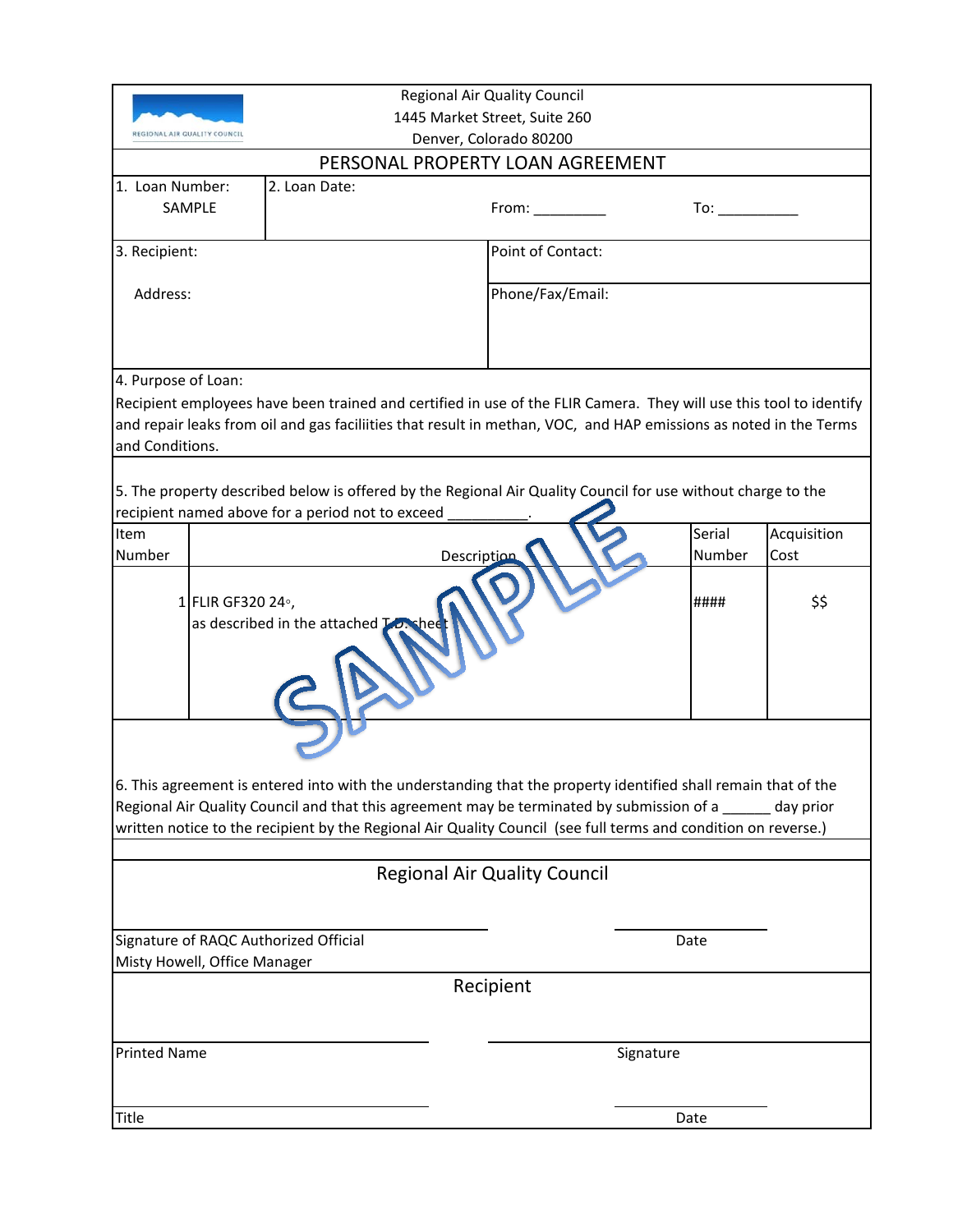## Terms and Conditions of Loan

- 1. The Recipient shall:
	- A. provide to the RAQC identification and location of leaks by county, including description of kind of equipment (valves, tanks, pumps, pipes, heater/treaters etc.) involved, location of leak on equipment, repair action taken, repair date, and an estimate of the size of the leaks and, where possible, the emissions reduced by the repair;
	- B. return the loaned property in like condition as when received from the Regional Air Quality Council, normal wear and tear excepted, and free of contamination, on or before the expiration date (as set forth in Section 2 of the first page of this Loan Agreement), unless the loan period is formally extended or terminated before the expiration date;
	- C. in case of loss, theft or damage of the loaned property, reimburse the Regional Air Quality Council at the current price of the replacement or repair;
	- D. assume all costs invloved in preparing, handling, loading, disconnecting, and transporting the loaned property from and to the RAQC;
	- E. indemnify and hold harmless the Regional Air Quality Council against any and all liability loss, damanges, claims, and costs incidental thereto as a result of Recipient's use or possession on the loaned property; and
	- F. use the loaned property only for the purpose specified in the loan agreement.
- 2. The loaned property shall not be modified, loaned, or transferred to a third party without the prior written permission of the Regional Air Quality Council.
- 3. The Recipient shall account for, or permit physical inpsection of the loaned property by the Regional Air Quality Council after notification from the Regional Air Quality Council.
- 4. Title to the loaned property is vested in and will remain with the Regional Air Quality Council and the loaned property shall be used only for offical purposes as described in Section 4 of the first page of this Loan Agreement.

I have read and understand the terms and conditions of this loan agreement.



Print Name and Title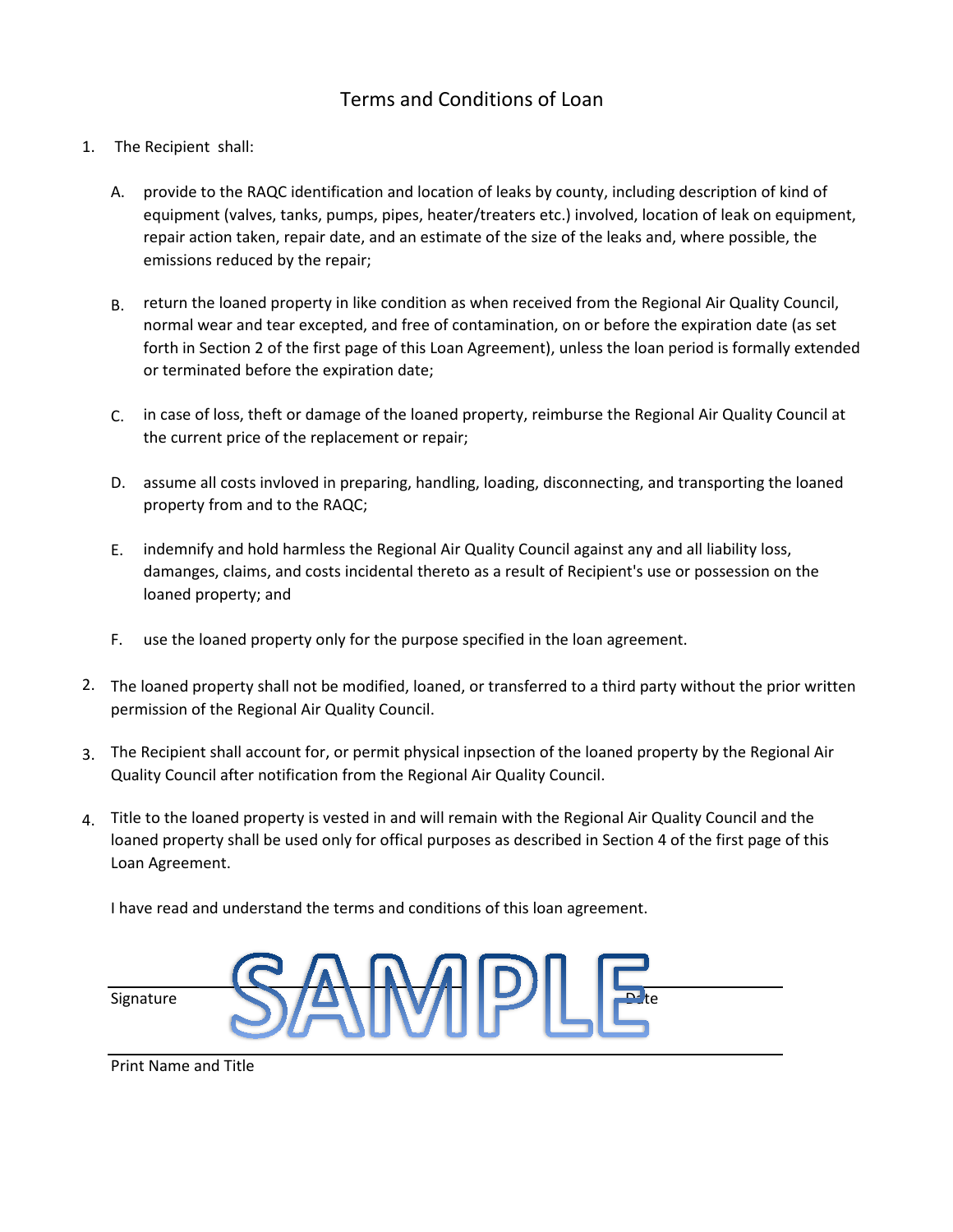# **Regional Air Quality Council (RAQC)**

#### **Recipient Employee Agreement for Handling and Security of RAQC FLIR Infrared Camera**

I, \_\_\_\_\_\_\_\_\_\_\_\_\_\_\_\_\_\_\_\_\_\_\_\_\_\_\_\_\_\_\_\_\_\_\_, agree to the following handling and security procedures at all times when in possession of the RAQC FLIR Infrared Camera (IR Camera):

- 1) Prior to each time a recipient employee checks out the IR Camera from the RAQC, this form shall be read, signed and dated by the employee, and the employee's supervisor. The employee shall indicate the dates that the camera will be in the employee's possession, as noted on the form below.
- 2) When the IR Camera is in the recipient employee's possession, it shall be handled handled with reasonable care and diligence to the greatest extent possible.
- 3) When the IR Camera is in the recipient employee's possession, including overnight, it shall be stored in a lockable and secure area, which may include a responsible employees's office or locking storage cabinet or a locking storage area.
- 4) The IR Camera shall not be taken home by the responsible recipient employee.
- 5) The IR Camera shall not be left unattended in a vehicle even when the vehicle is locked. Exceptions when traveling with the camera may include when the responsible recipient employee strops to refill the vehicle for gasoline, so long as the vehicle remains within sight or view of the employee to the greatest extent possible during this time period.

The RAQC IR Camera is being checked out by the noted recipient employee below from the following date: example a to the following date:  $\Box$ 

| <b>Company Name</b> |  |
|---------------------|--|
| Employee            |  |

Supervisor **Date**